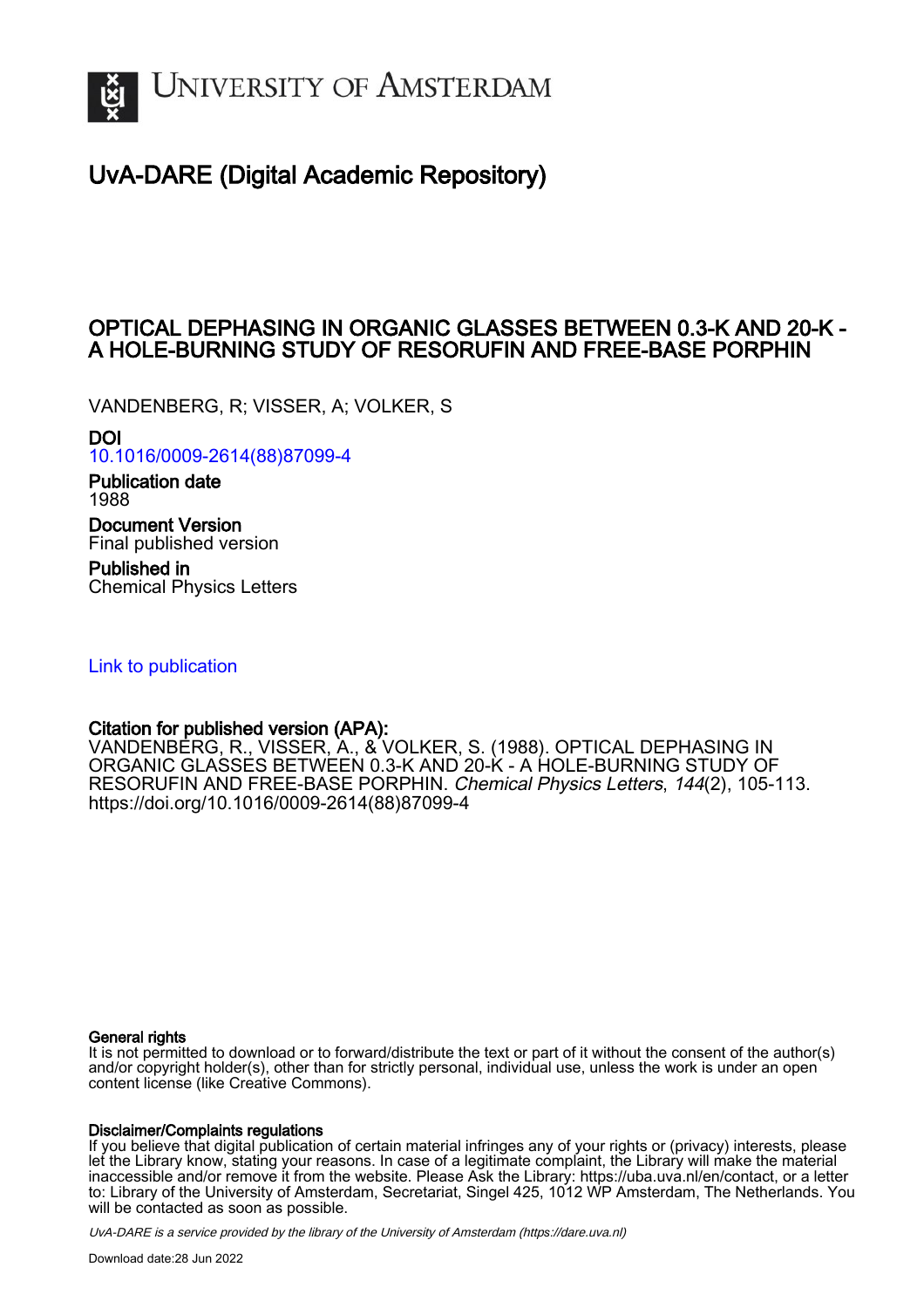### OPTICAL DEPHASING IN ORGANIC GLASSES BETWEEN 0.3 AND 20 K. A HOLE-BURNING STUDY OF RESORUFIN AND FREE-BASE PORPHIN

R. VAN DEN BERG, A. VISSER and S. VOLKER

Center for the Study of the Excited States of Molecules, Gorlaeus and Huygens Laboratories, *University of Leyden, Leyden, The Netherlands* 

Received 17 December 1987

Spectral holes have been burnt in the  $S_1 \leftarrow S_0$  0–0 transition of resorutin in polymethylmethacrylate (PMMA) and glycerol, and of free-base porphin  $(H_2P)$  in PMMA and polyethylene (PE). The holewidths follow a  $T^{1,3}$  dependence over almost two orders of magnitude in temperature and extrapolate to the fluorescence lifetime-limited value of each guest when  $T\rightarrow 0$ . The discrepancy between the holewidths of resorufin in glycerol presented here and those reported in the literature are attributed to burning fluences. Photon-echo and hole-burning results are compared. Optical dephasing data are interpreted in terms of low-frequency localized phonon modes and are critically discussed.

#### **1. Introduction**

A wide variety of amorphous organic systems have shown a  $T^{1.3\pm0.1}$  temperature dependence of the homogeneous linewidth,  $\Gamma_{\text{hom}}$ , but the temperature range over which such behaviour was observed is relatively small, in many cases only between 1.2 and 4.2 K  $[1-8]$ . For some systems in which the temperature was extended down to 0.3 K  $[9-13]$ , the same power law was found. Only a few hole-burning data above 4.2 K, however, have been reported that show this  $T$  dependence: free-base porphin  $(H_2P)$  in a glycerol: ethanol  $(10:1)$  host up to 20 K [1], chlorophyll-a and -b in polystyrene up to 8.8 K [ 141 and tetracene in diphenyl- [ 15,161 and dimethyl-anthracene up to  $\approx$  11 K [16]. Whereas accumulated photon echoes on pentacene in polymethylmethacrylate (PMMA) between 1.5 and  $12 K$  [17] reveal the same power law, two-pulse photon-echo and hole-burning data for resorufin in ethanol  $[8]$  and glycerol  $[18]$ measured up to 11.4 and 25.5 K, respectively, showed deviations from the  $T^{1.3\pm0.1}$  dependence of  $\Gamma_{\text{hom}}$  for temperatures above 4.2 K.

In order to check the conditions of validity of this power law, we have performed a hole-burning study of the  $S_1 \leftarrow S_0$  0-0 transition of various organic molecules in amorphous hosts over an extended temperature range, between  $\approx 0.3$  and  $\approx 20$  K. The systems were resorufin in PMMA and glycerol, and H2P in PMMA and polyethylene **(PE) .** As will be shown, the results yield a  $T^{1.3}$  dependence over the entire temperature range investigated. This seems to confirm the "universality" of the power law of  $\Gamma_{\text{hom}}$ for organic molecules in amorphous environments at low temperatures, at least for linewidths determined by means of hole-burning techniques. From the dependence of the holewidth on the laser burning power and burning time for resorufin in glycerol, we were able to understand the source of the discrepancy between the holewidths presented here and those recently reported in the literature [ 181 for the same system.

A second aim of this study is to compare the results of hole-burning and photon-echo experiments. In principle, these techniques may yield different physical information because they measure on different time scales, and glasses  $-$  as is well known  $$ have a broad range of relaxation rates. In fact, it has been claimed that optical linewidths of resorufin in ethanol [ 81 and glycerol [ 18 1 were different when measured with hole burning (time scale of minutes) as compared to two-pulse photon echoes (picosecond time scale), from which it was concluded that holewidths may not reflect the homogeneous line-

0 009-2614/88/\$ 03.50 0 Elsevier Science Publishers B.V. (North-Holland Physics Publishing Division)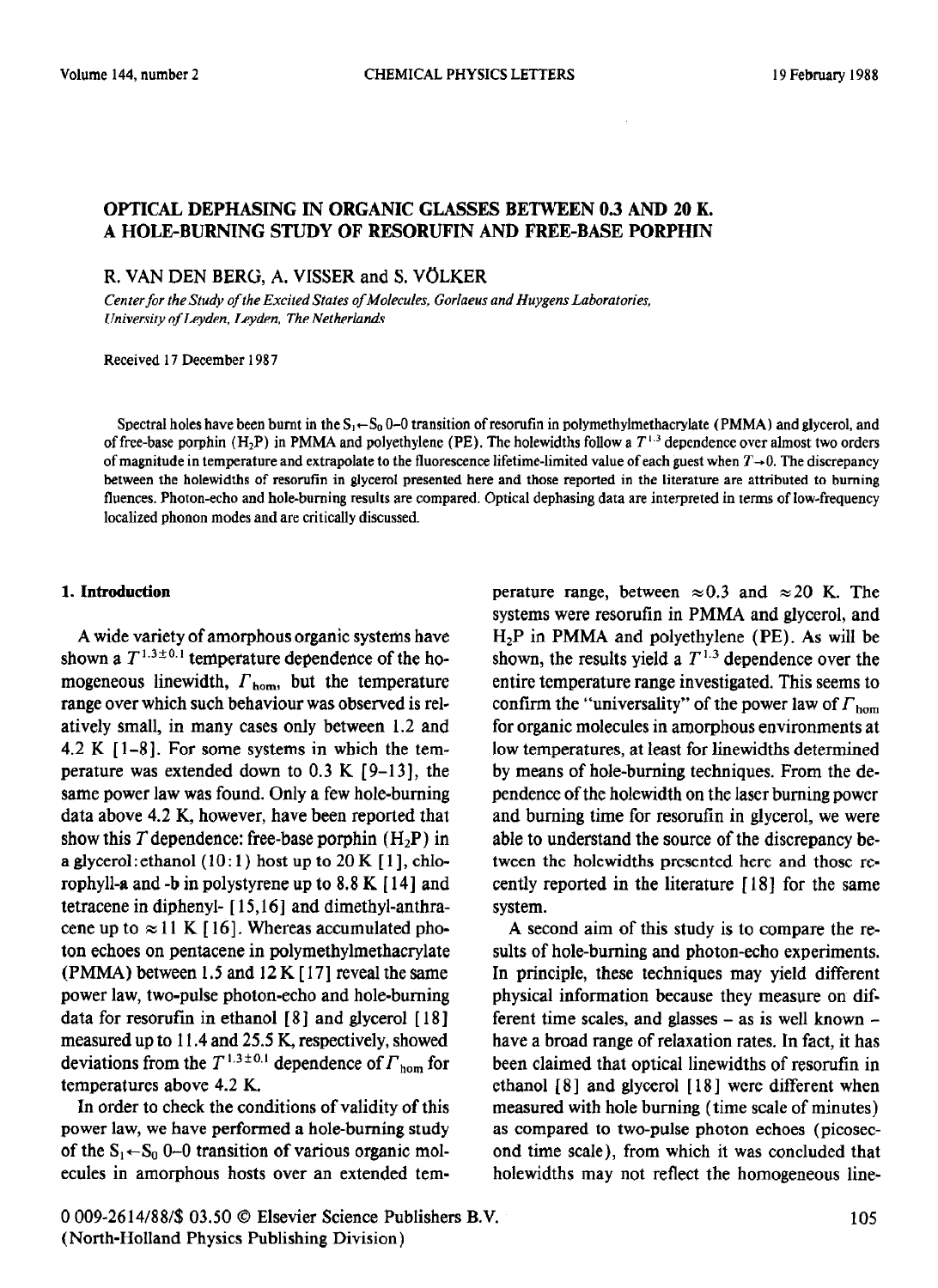widths, but rather give information on slow relaxation (spectral diffusion) processes in glasses. We have compared the temperature dependence of our holeburning data of resorufin in glycerol with the photon-echo data of ref. [ 18 ] and, as will be discussed (fig. 4), have reached a different conclusion to that of Fayer and co-workers [ 18 1,

Finally, we have tried to fit Jackson and Silbey's model for optical dephasing [ 191 to our experimental results between 0.3 and 20 K. In this model it is assumed that localized phonon modes, in addition to two-level systems (TLS) of the glass, are responsible for the optical dephasing. The activation energies which result from the fits to our data of resorufin in glycerol are much smaller than those reported for the same system in ref. [ 181. The results obtained for the four amorphous systems studied here are discussed and compared with previously reported systems. Although localized phonon modes in glasses are assumed to exist, no experimental evidence has been found for them so far.

## 2. **Experimental**

Two samples of resorufin (Janssen Chimica) in glycerol were prepared with optical densities (OD) at 580 nm of 0.2 and 0.6, respectively. Samples of resorufin and free-base porphin  $(H_2P)$  in PMMA with optical densities of 0.4 at 578 nm and  $6 \times 10^{-3}$ at 6 10 nm, respectively, were prepared by mixing solutions of the guest molecules in ethanol with PMMA dissolved in dichloromethane. After pumping in an oven at 60°C for three days, transparent films of PMMA were obtained with a thickness of  $100 \mu m$ for resorufin and 190  $\mu$ m for H<sub>2</sub>P. Free-base porphin in PE (Wacker, high density  $p=0.955$  g/ml) at  $c \approx 10^{-4} - 10^{-5}$  mol/l was prepared by adding a solution of  $H_2P$  in MTHF to molten PE. This mixture was kept above the melting point of PE  $(135^{\circ}C)$  until the MTHF had evaporated. The sample was subsequently cooled down to room temperature in about 1 h.

Holes were burnt with a single-frequency dye laser (Coherent, model CR 599-21, amplitude stabilized to  $<$  0.5% by an EO modulator, with rhodamine 6G, scan range 30 GHz, frequency jitter  $\leq 2$  MHz). In order to burn holes of relative depth  $D \approx 2-3\%$ , dif-

#### Table 1

Laser burning fluences,  $Pt$  ( $\mu$ J/cm<sup>2</sup>), used for various organic amorphous systems at different temperatures

| Sample             | T(K) | $Pt$ (µJ/cm <sup>2</sup> ) |  |
|--------------------|------|----------------------------|--|
| resorufin/glycerol | 0.4  | 0.8                        |  |
|                    | 1.2  | 1.8                        |  |
|                    | 12.6 | 140                        |  |
|                    | 21.9 | 350                        |  |
| resorufin/PMMA     | 0.4  | 0.8                        |  |
|                    | 1.2  | 1.8                        |  |
|                    | 11.1 | 87                         |  |
| H, P/PMMA          | 0.35 | 28                         |  |
|                    | 1.2  | 67                         |  |
|                    | 11.2 | 1260                       |  |
|                    | 13.4 | 3100                       |  |
| $H_2$ P/PE         | 0.3  | 2.8                        |  |
|                    | 1.2  | 7.0                        |  |
|                    | 10   | 70                         |  |
|                    | 16.8 | 350                        |  |

ferent burning fluences, *Pt (P. laser power, t: burning* time) were used. These *Pt* values increase with temperature and depend on the sample (see table 1) . The laser was focused on an area of  $\approx$  5 mm<sup>2</sup>, and its power controlled with a variable beam attenuator (NRC, model M 928-B) and neutral density filters. The holes were probed by fluorescence excitation, that is the laser was scanned, attenuated by a factor of 5-100, over the spectral region of the hole and the fluorescence was detected (at  $\lambda > 610$  nm for resorufin, and at  $\lambda > 645$  nm for H<sub>2</sub>P) with a cooled photomultiplier (EMI, model 9658 R). The holes burnt in resorufin in glycerol were probed simultaneously by means of the fluorescence signal and the transmission signal through the sample (the latter was detected with a photodiode, EG&G, model HUV 4000). The holewidths of resorutin in glycerol, at a given temperature, were independent of the cooling rate of the sample. This is in contrast to the results of resorutin in ethanol, for which we found two solid phases that yielded very different holewidths [ 13 1.

The homogeneous linewidth,  $\Gamma_{\text{hom}}$ , was determined from the relation  $\Gamma_{\text{hom}} = \frac{1}{2} \Gamma_{\text{hole}} - \Gamma_{\varrho}$ , where  $r_{\text{hole}}$  is the measured holewidth extrapolated to the lowest burning fluences,  $Pt$ , and  $\Gamma_{\varrho}$  is the frequency jitter of the laser  $(\Gamma_{\rm g} \leq 2 \, \text{MHz})$ .

Between 1.2 and 4.2 K a conventional bath cryostat was used in which the temperature, varied by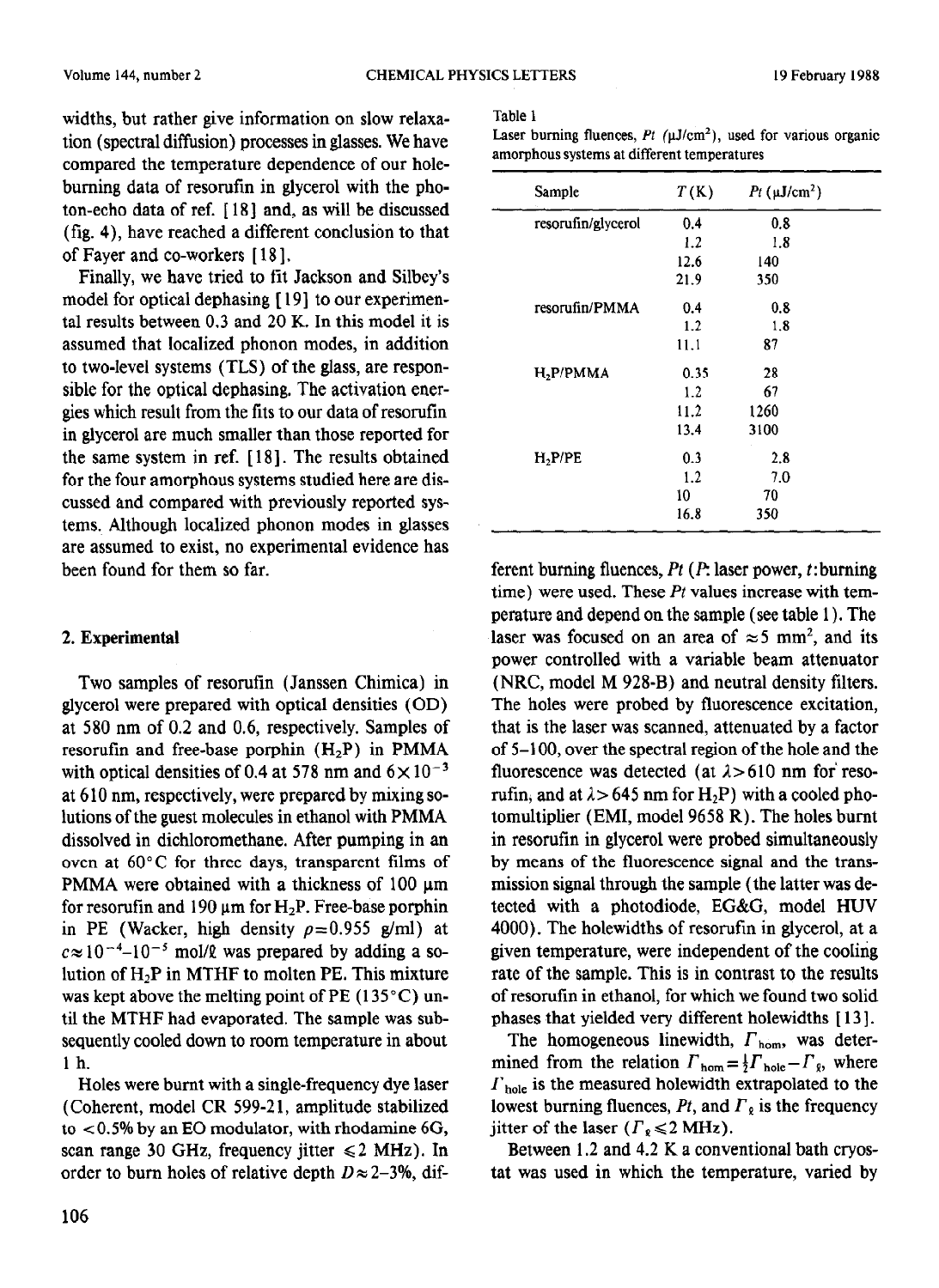means of the vapour pressure, was measured both by this pressure and by a calibrated carbon resistor with an accuracy of  $\pm 0.01$  K. For temperatures below 1.2 K, a  ${}^{3}$ He-glass insert was placed inside the  ${}^{4}$ He-bath cryostat [20]. After pumping the <sup>4</sup>He bath to 1.2 K, <sup>3</sup>He was condensed into the inner cryostat, where it could be kept liquid for  $\approx$  3-5 h. By reducing the vapour pressure, temperatures down to 0.3 K were reached. The temperature was measured by a calibrated carbon resistor (Matsushita 100  $\Omega$ ,  $\frac{1}{8}$  W) placed in contact with the sample and, simultaneously, via the vapour pressure. The accuracy in the temperature determination was estimated to vary between  $\pm 0.01$  and  $\pm 0.02$  K [3,10,11,13,20].

Between 4.2 and 22 K a gas flow cryostat (Leybold-Heraeus) was used in which the temperature of the gas flow was stabilized by an electronic unit. The latter measures the resistance of a thermistor and controls the electric current through a heater [21]. In this cryostat the temperature is measured close to the sample (but not in direct contact with it) by a calibrated carbon resistor, via a Wheatstone bridge. The accuracy of the temperature given by the resistor is  $\approx \pm 0.01 - 0.02$  K below 15 K and  $\approx 0.05$  K above it.

#### 3. Results **and discussion**

In fig. 1 a log-log plot  $\Gamma_{\text{hom}} - \Gamma_0$  versus temperature between  $\approx 0.3$  and  $\approx 20$  K is given for the four systems.  $\Gamma_0 = (2\pi T_1)^{-1}$  is the fluorescence lifetimelimited value of the respective guest molecule when  $T\rightarrow 0$ . Holes were burnt in these samples in the red wing of their 0–0 absorption band at about 591 and 588 nm for resorufin in PMMA and glycerol, respectively, and at 610 and 615 nm for  $H_2P$  in PMMA and PE, respectively. All four curves follow the same power law,  $\Gamma_{\text{hom}} - \Gamma_0 \propto T^{1.30 \pm 0.05}$ , over the entire temperature range, independent of the hole-burning mechanism (intramolecular for  $H_2P$ , and intermolecular between guest and host for resorufin). These results confirm and extend the validity of the  $T^{1.3}$ dependence of  $\Gamma_{\text{hom}}$  previously observed by us in organic glassy systems in a more restricted temperature range [22]. This general power law seems to be valid over at least two orders of magnitude in temperature.

Fig. 2 is a plot of the homogeneous linewidth,  $\Gamma_{\text{hom}}$ ,



Fig. 1. log-log plot of  $\Gamma_{\text{hom}} - \Gamma_0$  versus temperature T, for resorufin in PMMA (open triangles),  $H_2P$  in PMMA (closed triangles), resorutin in glycerol (open squares) and  $H_2P$  in PE (closed circles).  $\Gamma_0 = (2\pi T_1)^{-1}$  is the fluorescence lifetime-limited value of each guest molecule. Note that the data follow a  $T^{1.3}$  power law between  $\approx 0.3$  and  $\approx 20$  K.

as a function of temperature for resorufin in PMMA [10], glycerol (from fig. 1) and PE [10], and for  $H_2P$  in PMMA (from fig. 1) and PE [11]. Note that the three curves of resorufin and both curves of  $H_2P$ extrapolate smoothly with a  $T^{1.3}$  dependence to a value  $\Gamma_{\text{hom}} = \Gamma_0 = (2\pi T_1)^{-1}$  when  $T \rightarrow 0$ , where  $T_1$  is the fluorescence lifetime of each guest:  $\Gamma_0 \approx 10 \text{ MHz}$ for H<sub>2</sub>P [23] and  $\Gamma_0 \approx 20$  MHz for resorutin [10]. It should be noted that the values of  $\Gamma_{\text{hom}}$  at 0.4 K obtained by us for resorutin in glycerol ( $\approx$  42 MHz) and PE ( $\approx 34$  MHz) are already markedly smaller than the extrapolation value (for  $T\rightarrow 0$ ) used in ref. [18]],  $\Gamma_0$ =46.8 MHz, which was based on a fluorescence decay time of 3.4 ns.

The dependence of the holewidth,  $\frac{1}{2} \Gamma_{\text{hole}}$ , on the burning time for resorufin in glycerol at  $T=1.2$  K is shown in fig. 3a for two different burning powers. The holes burnt at higher power (2.2  $\mu$ W/cm<sup>2</sup>) were probed simultaneously by means of the fluorescence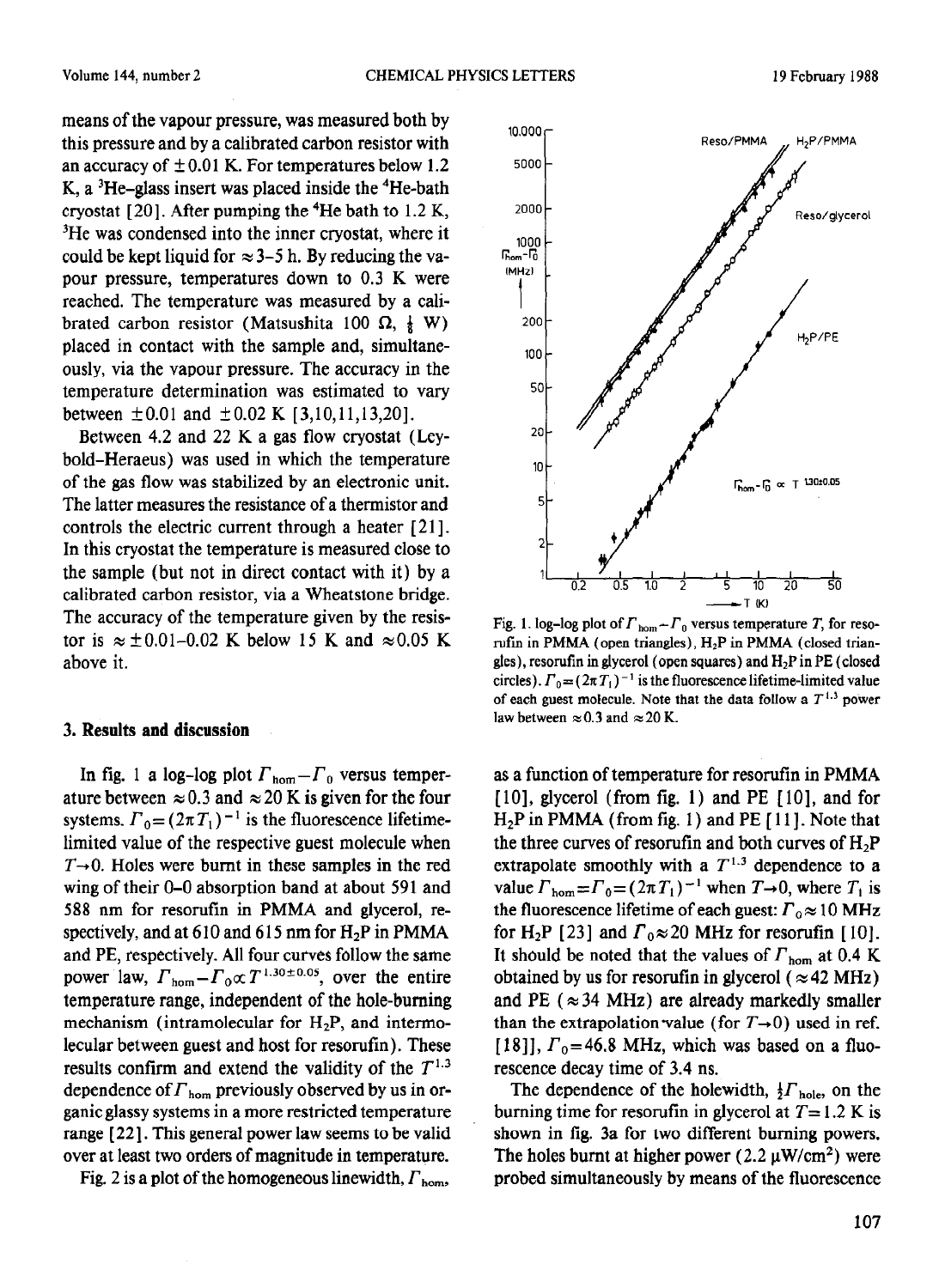

Fig. 2. Temperature dependence of  $\Gamma_{\text{hom}}$  of the 0–0 transition of resorutin in PMMA (open triangles), H<sub>2</sub>P in PMMA (closed triangles), resorufin in glycerol (open squares), resorufin in PE (open circles) and H<sub>2</sub>P in PE (closed circles) between  $\approx 0.3$  and  $\leq 2$  K. Note that the values of  $\Gamma_{\text{hom}}$  smoothly extrapolate to the fluorescence lifetime-limited value of each guest molecule,  $\Gamma_0 = (2\pi T_1)^{-1}$ , when  $T\rightarrow 0$ , with  $F_{\text{hom}}=F_0+cT^{1.3}$ .

(at  $90^{\circ}$  from the excitation direction, open triangles) and the transmission through the sample (closed triangles). Holes burnt at lower power (0.38  $\mu$ W/cm<sup>2</sup>) were detected in fluorescence only (open circles). Note that all curves extrapolate to the same value  $\frac{1}{2} \Gamma_{\text{hole}} = \Gamma_{\text{hom}} \approx 105 \pm 10$  MHz when  $t \to 0$ , but the two upper curves reach this value with a much steeper slope, A similar effect has previously been established for a non-photochemical hole-burning (NPHB) system, pentacene in PMMA [ 61. Two conclusions can be drawn from these results: first, the true value of  $\Gamma_{\text{hom}}$  at a given temperature is only reached at very low laser fluences; second, for a given laser burning power (above a specific value), holes detected in transmission through the sample are broader than holes detected in fluorescence. They only coincide at very short burning times (for resorufin in glycerol this occurs at  $t < 2$  s for  $P = 2.2$  $\mu$ W/cm<sup>2</sup>). The curves in fig. 3a were traced with a  $(Pt)^{0.23}$  dependence, as discussed below.

The data of fig. 3a, together with some additional values of  $\frac{1}{2} \Gamma_{\text{hole}}$ , were replotted in the form of  $\log \frac{1}{2} \Gamma_{\text{hole}}$  versus  $\log Pt$  in fig. 3b. The results fall on two straight lines (upper one for holes detected in transmission, lower one for holes probed in fluorescence), which can be represented by  $\frac{1}{2} \Gamma_{\text{hole}} =$  $c(Pt)^{0.23 \pm 0.01}$  over more than three orders of magnitude, from  $Pt \geq 3$   $\mu$ J/cm<sup>2</sup> up to 13 mJ/cm<sup>2</sup>. The same dependence on *Pt* has been found by us for pentacene in PMMA [ 61 and other organic glasses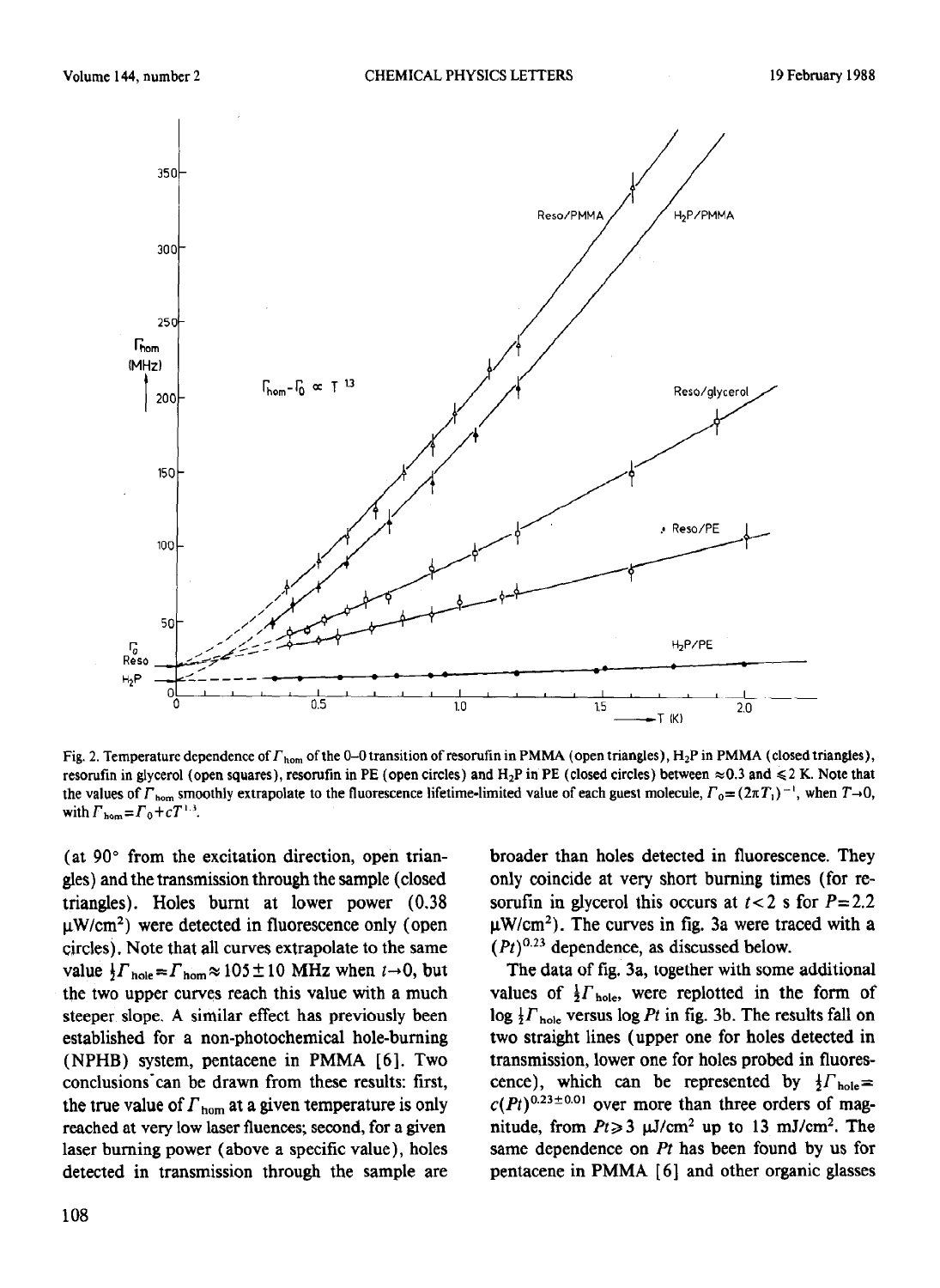

**Fig. 3.** (a)  $\frac{1}{2} \Gamma_{\text{hole}}$  as a function of burning time t for resorutin in glycerol at 1.2 K, for two burning powers. At  $P = 2.2 \mu W/cm^2$  the holes were probed simultaneously via the fluorescence excitation signal and the transmission signal through the sample. At  $P=0.38 \mu\text{W/cm}^2$ holes were observed in fluorescence only. For  $t \to 0$   $\frac{1}{2} \Gamma_{\text{hole}} = \Gamma_{\text{hom}} \approx 105 \pm 10$  MHz. (b) log-log plot of  $\frac{1}{2} \Gamma_{\text{hole}}$  versus burning fluence, *Pt*, for resorufin in glycerol at 1.2 K. Holes were probed in transmission through the sample (upper curve) and fluorescence excitation (lower curve). The data follow  $\int \Gamma_{\text{hole}} = c(Pt)^{0.23\pm0.01}$  over at least three orders of magnitude in Pt (Pt > 3 µJ/cm<sup>2</sup>). Insert: Hole burnt with  $Pt=600 \mu\text{J/cm}^2$  at 1.2 K.  $\frac{1}{2} \Gamma_{\text{hole}} = 500 \text{ MHz}$ . Note that the hole shape is Lorentzian (circles). For comparison, a Gaussian curve (crosses) has also been drawn.

[24]. It differs from simple saturation broadening, which is proportional to the square root of the power [ 25,26]. We have observed that for  $Pt < 3 \mu J/cm^2$ , the resorufin in glycerol data probed by fluorescence excitation at 1.2 K follow a linear dependence on *Pt,*   $\frac{1}{2} \Gamma_{\text{hole}} = \Gamma_{\text{hom}} + aPt$ , with  $a = (1.0 \pm 0.1) \times 10^4$  when  $\frac{1}{2} \Gamma_{\text{hole}}$  and  $\Gamma_{\text{hom}}$  are given in GHz, and *Pt* in J/cm<sup>2</sup>.

It should be noted that the absolute values of *Pt*  needed to burn the O-O transition of resorufin in glycerol and PMMA at 1.2 K are  $\approx 10^4$  times smaller than those needed for pentacene in PMMA, a system in which non-photochemical hole burning (NPHB) occurs [ 6,171. Because the optical densities and the holewidths of these three samples are similar  $(OD \approx 0.4-0.9,$  and  $\frac{1}{2} \Gamma_{\text{hole}} \approx 110-500 \text{ MHz}$ , we conclude that the hole-burning efficiency of resorufin is orders of magnitude larger than that of pentacene in PMMA. This suggests that *photochemical*  hole-burning (PHB), known to have much larger hole-burning efficiencies than NPHB, is the mechanism that takes place in the ionic dye resorufin  $[10]$ . We should also remark that the ratio of *Pt* values used for  $H_2P$  and resorufin in PMMA to obtain the values of  $\Gamma_{\text{hom}}$  is of the same order of magnitude as the ratio of OD values of these two samples. Since  $H_2P$ undergoes PHB [27], these observations further support the idea of a PHB mechanism occurring in resorufin. It has previously been observed that the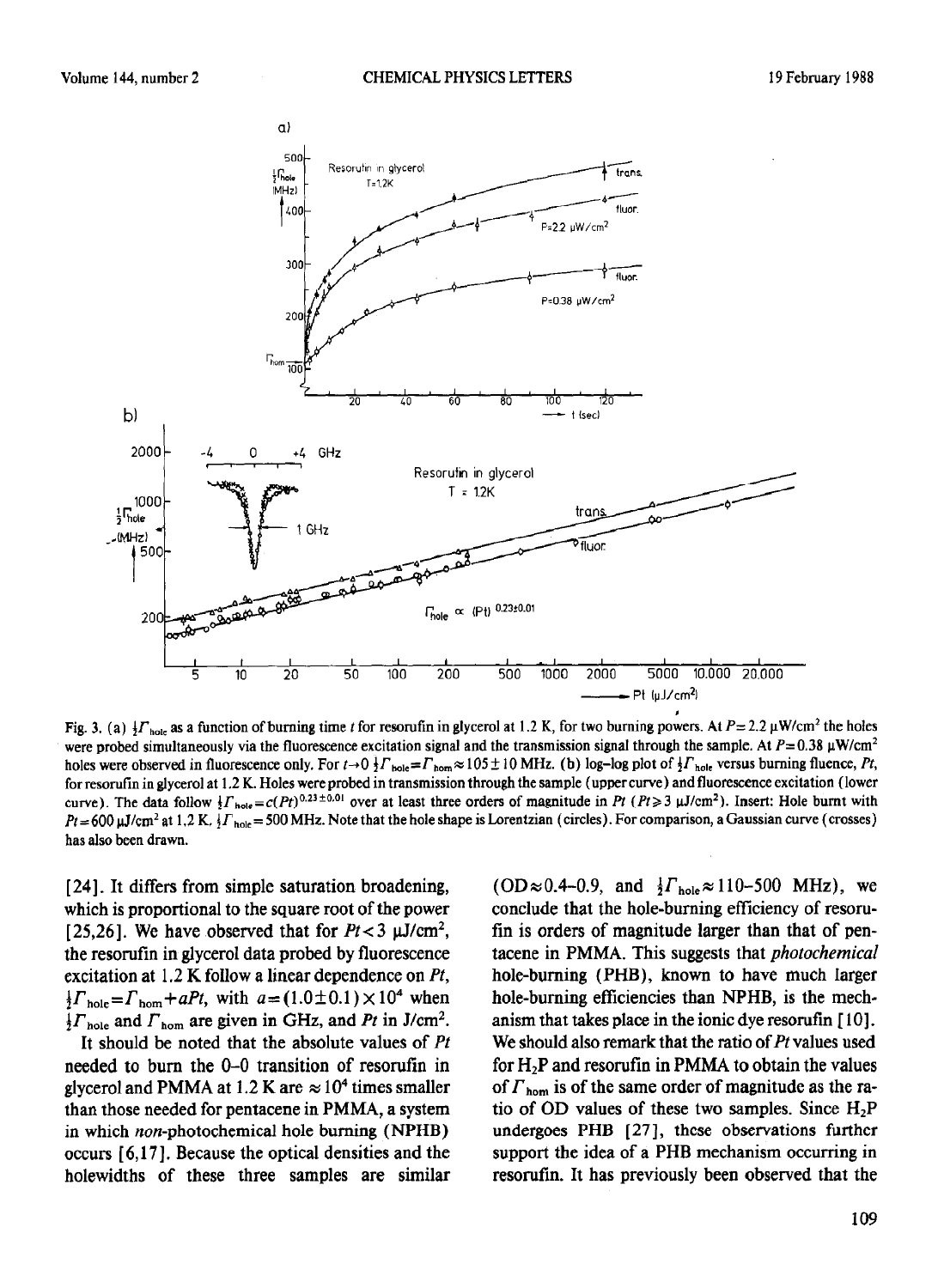

Fig. 4.  $\log(\Gamma_{\text{hom}} - \Gamma_0)$  versus log T between  $\approx 0.3$  and  $\approx 25$  K for resorufin in glycerol. In order to compare our hole-burning results (open squares) with those taken from ref. [18] (hole burning, open triangles; photon echo, closed triangles), all data were plotted with  $\Gamma_0=20$  MHz. Note that our holewidths follow  $\Gamma_{\text{hom}}- \Gamma_0 = cT^{1.3}$  from 0.4 to at least 22 K.

photoproduct of this ionic dye absorbs at  $\approx 50-400$  $cm^{-1}$  higher energy that the original molecule, the frequency being dependent on the polarity of the host [10]. From these results is was concluded that the photochemistry is due to an excited-state charge redistribution, and that an *intermolecular PHB* mechanism is responsible for the holes in resorufin.

The insert of fig. 3b shows a hole burnt in the O-O transition of resorufin in glycerol at 1.2 K with  $Pt = 600 \mu J/cm^2$  at 1.2 K. Although the holewidth  $(\frac{1}{2} \Gamma_{\text{hole}} = 500 \text{ MHz})$  is about five times larger than  $\Gamma_{\text{hom}}$ , the hole shape is Lorentzian, as previously observed for other organic amorphous systems [15].

In fig. 4 we have plotted  $\log(\Gamma_{\text{hom}}- \Gamma_0)$  versus log *T* for our hole-burning experiments on resorufin in glycerol between 0.3 and 20 K, together with the results of recent hole-burning and photon-echo experiments by Fayer and co-workers on the same system [ 18 1. In order to compare their data to ours, we have taken the values of  $\Gamma_{\text{hom}}$  of ref. [18] and sub-

tacted  $\Gamma_0$ =20 MHz [10]. The middle curve (open squares) represents our hole-burning data, which follow a  $T^{1.3}$  dependence between 0.4 and 22 K (see fig. 1). In contrast, the linewidths derived from both photon echoes and hole burning between  $\approx 1.5$  and  $\approx$  25 K show a strong deviation from this power law [18].

Wen first looking at the hole-burning data in fig. 4, we noticed that the results of ref. [ 181 are a factor of about three larger than ours for  $T \leq 2$  K and for *T>20* K. This discrepancy is to be attributed to a difference in burning fluences (see fig. 3b) : the value of  $\frac{1}{2} \Gamma_{\text{hole}} \approx 360 \text{ MHz}$  at 1.7 K for holes probed in transmission [ 18 ] was obtained with a burning fluence about ten times larger than that used by us at the same temperature for holes probed in fluoresence. For instance, for  $Pt = 18 \mu J/cm^2$ , the fluence used in ref. [18], a holewidth  $\frac{1}{2} \Gamma_{\text{hole}} \approx 280 \text{ MHz}$  at 1.2 K is obtained on the upper curve of fig. 3b. This value is of the same order as that obtained by extrapolating the hole-burning data of ref. [ 181 to 1.2 K. A similar argument explains the difference between holewidths observed at high temperature: for holes burnt at 25.5 K a fluence of  $6.0 \text{ mJ/cm}^2$  was used [18], against our value of 350  $\mu$ J/cm<sup>2</sup> at 22 K. Thus, in order to obtain reliable holewidths with the same physical mening, the lowest possible burning fluences at each temperature should be used.

We will now compare the values of  $\Gamma_{\text{hom}}- \Gamma_0$  derived from our hole-burning data for resorufin in glycerol with those derived from photon-echo data [18]. Note in fig. 4 that the values found with the two techniques are very similar at 1.1 K and between 10 and 12 K, but they deviate at other temperatures; the photon-echo linewidths increase much faster than  $T^{1.3}$  above  $\approx$  5 K. Whether this difference has a physical meaning or is caused by some experimental artefact, we cannot say. In a photostable crystalline sample of good optical quality the photon-echo technique is an elegant way to determine the value of  $\Gamma_{\rm hom}$ . It is much more difficult, however, to do this kind of experiment on a picosecond time scale on the present type of sample. In this case one has to correct the data for simultaneous burning by the laser pulses. Furthermore, the pulse powers that have to be used may be so high that the local thermal equilibrium around a guest molecule is disturbed due to the low thermal conductivity of the glassy host.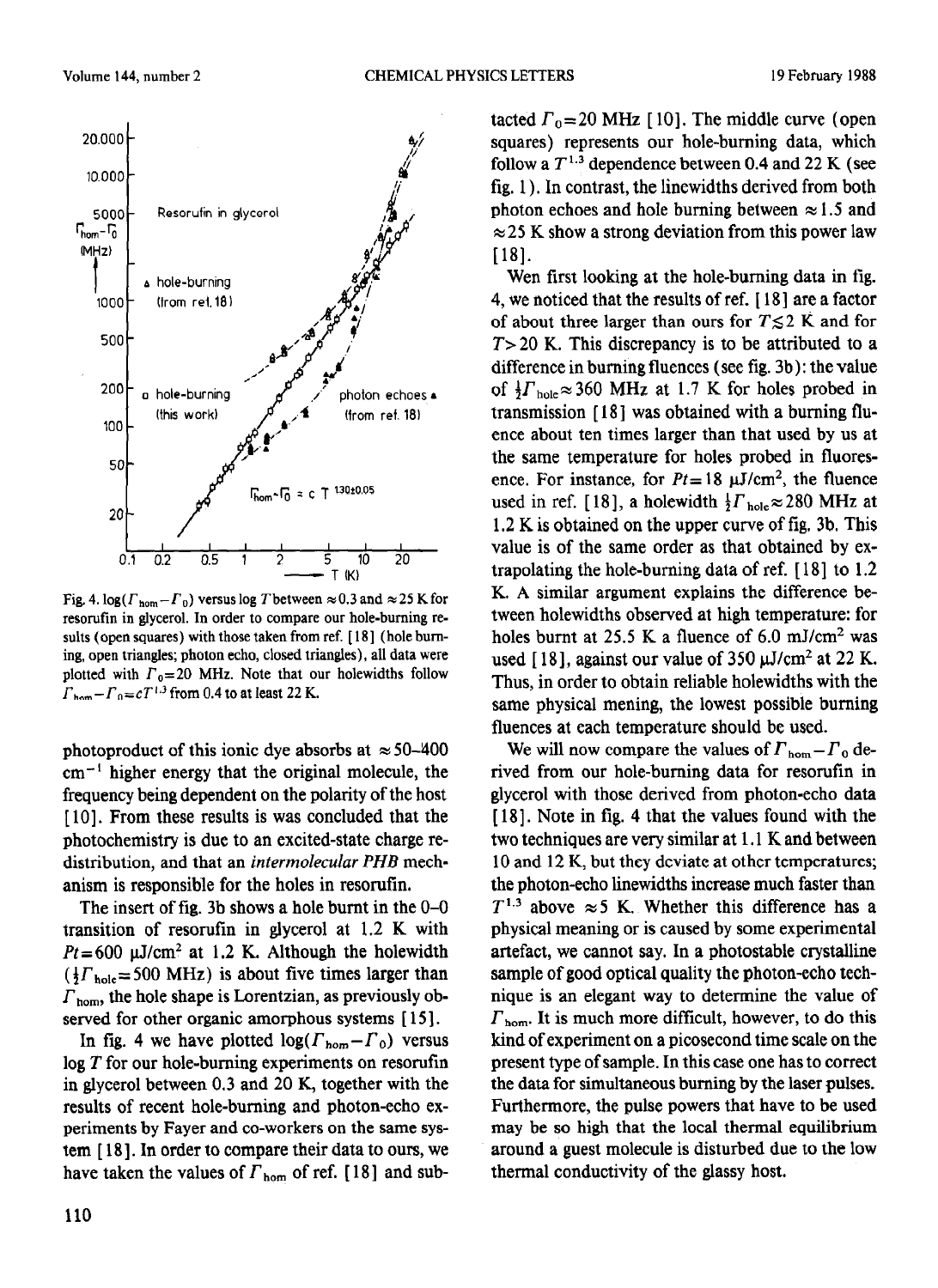The authors of ref.  $[18]$  suggested that the extra broadening of their hole-burning (HB) data with respect to the photon-echo data,  $\Gamma_{SD} = \Gamma_{HB} - \Gamma_{ph,echo}$ , results from spectral diffusion (SD). That is, they assume that slow relaxation processes occur in the glass on a time scale much longer than that determined by the picosecond photon-echo experiment, but much shorter than that of conventional holeburning experiments (of the order of  $10^2$  s) [18]. For the systems studied in refs.  $[8,18]$  the temperature dependence of this extra hole-broadening process was claimed to follow a power law with an exponent close to 1, the latter being dependent on the system. For the case of resorufin in glycerol it was concluded that  $\Gamma_{\text{HB}} - \Gamma_{\text{ph.echo}} = \Gamma_{\text{SD}} = T^{0.8 \pm 0.1}$  [18]. It is obvious from fig. 4 that the difference between our hole-burning results and those from the photonecho work does not obey such a power law. In fact, the data cross each other at  $T \approx 12$  K and probably at  $T<1.1$  K. No photon echoes, however, have been reported for such low temperatures. We conclude from these experiments that the temperature dependence of spectral diffusion processes, if defined as the difference between holewidths and photon-echo linewidths [18], cannot be described by a  $T^{\alpha}$ function.

Preliminary transient hole-burning experiments on H2P in PE between 1.2 and 4.2 K performed on a time scale of milliseconds [28] have yielded results identical to those obtained in a conventional way on a time scale of minutes [ 5,111. Furthermore, at 1.2 K no broadening of holes probed in fluorescence excitation was observed as a function of time after burning, not even many hours after they had been burnt, These results suggest that spectral diffusion does not take place over a time span of seven orders of magnitude (from  $10^{-3}$  to  $10^{4}$  s), at least for the system H,P in PE. Long-time relaxation processes (on a time scale of hours) have also been studied in pentacene in PMMA  $[6]$  and resorufin in glycerol [29]. The results have again shown that holes probed in fluorescence do not broaden as a function of time after burning. Thus, spectral diffusion does not take place for these two systems on a time scale between a few seconds and  $10<sup>4</sup>$  s.

Let us assume then that our hole-burning data *do*  reflect the homogeneous linewidth for the four samples studied (see fig. 1). We have tried to fit the experimental values with a theoretical model [ 191, as recently done for resorufm in ethanol [ 131 and prcviously for various other organic amorphous systems [11]. Jackson and Silbey's model [19] was applied in either of the two following approximations:

(a) with a single activation energy *E,* 

$$
\Gamma_{\text{hom}} - \Gamma_0 = aT + b \frac{\exp(-E/kT)}{1 - \exp(-E/kT)} \tag{1}
$$

and (b) with a Gaussian distribution of activation energies,

$$
\Gamma_{\text{hom}} - \Gamma_0 = aT + \sum_i b_i \frac{\exp(-E_i/kT)}{1 - \exp(E_i/kT)},
$$
\n(2)

where  $b_i$  represents the weighting factor of a Gaussian distribution with central frequency  $E_0$  and total width at half height  $\Delta E$  (see ref. [11]).

The first term in eqs. (1) and (2) represents the contribution to the dephasing of two-level systems (TLS) of the glass, and the second term is attributed to low-frequency localized modes, like librational motions of the guest molecule in the host. We have assumed that at very low temperatures (between  $T \approx 0.3$  and  $0.6$  K) only the first term in eqs. (1) and (2) plays a role. Thus we can estimate the values of *a* at these temperatures for the four samples, see table 2. The librational frequencies  $E$  and  $E_0$  and the distribution value  $\Delta E$  were obtained from the best fits of eqs. (1) and (2) to the data between  $\approx 0.4$  K and up to various temperatures: 4.2 and  $\approx$  12 K for all samples,  $\approx$  17 K for H<sub>2</sub>P in PE, and  $\approx$  22 K for resorufin in glycerol. The fits are rather good, since the  $\chi^2$  values, defined as

$$
\chi^2 = \frac{1}{N} \sum_{i} ( \Gamma_{\text{fit},i} - \Gamma_{\text{meas},i} )^2 / \Gamma_{\text{fit},i}^2
$$

are small ( $\chi^2 \leq 3\%$  for fits to eq. (1) and  $\leq 1\%$  for eq. (2)). The  $\pm$  values given with *E* on table 2 were calculated with the higher and lower limits of the *a*  values.

Note that the values of  $E$  and  $E_0$  obtained over a temperature range from  $\approx 0.4$  to 4.2 K all lie be-. tween  $\approx$  2.0 and  $\approx$  2.5 cm<sup>-1</sup>, as previously observed for similar organic amorphous systems [ Ill. However, the  $E$  and  $E_0$  values increase at higher temperatures. This effect is more pronounced when a single librational frequency is assumed to be respon-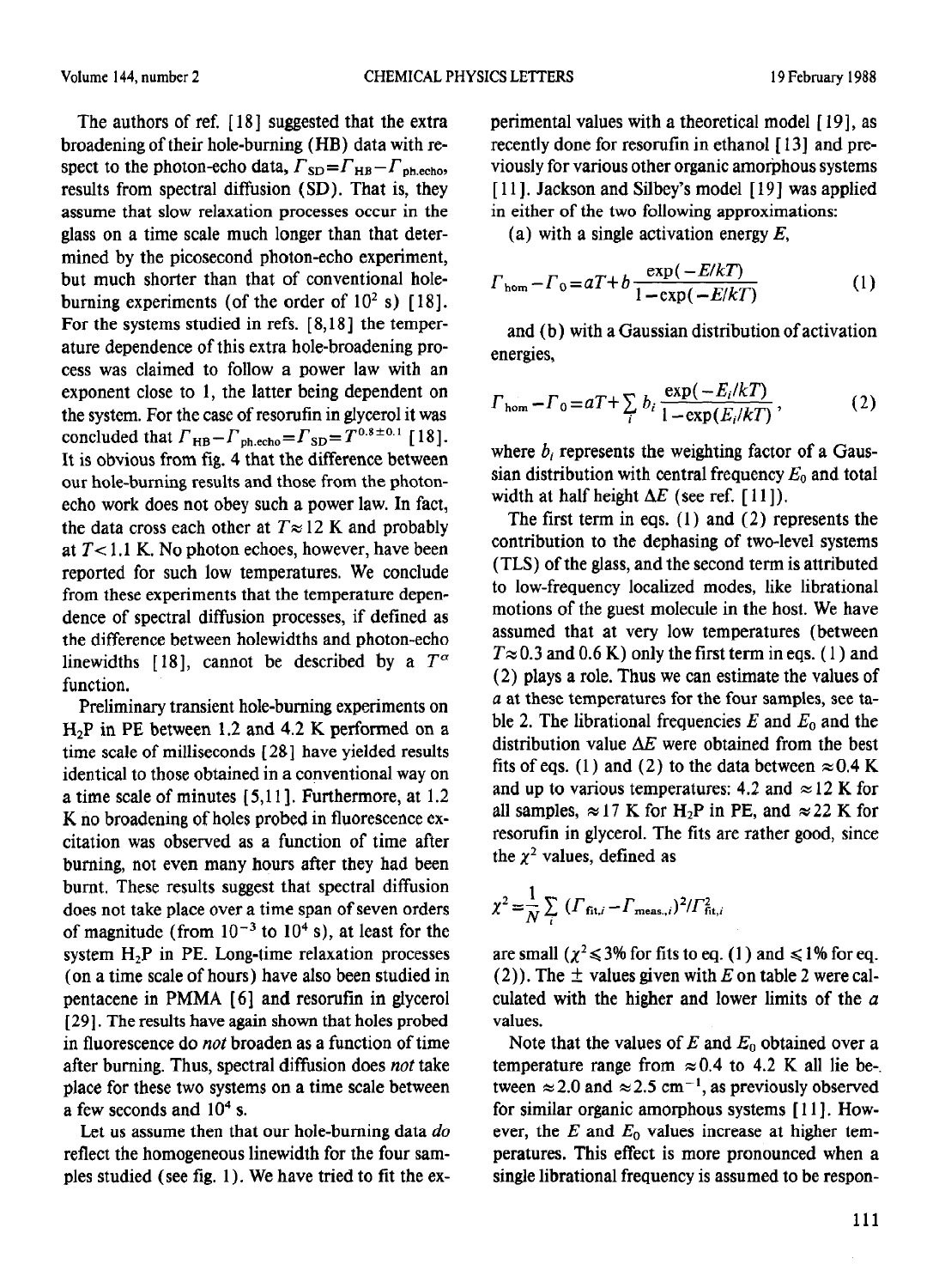#### Table 2

| System                                                                      | Eq. $(1)$     |                                                 | Eq. $(2)$                 |                                |                              |  |
|-----------------------------------------------------------------------------|---------------|-------------------------------------------------|---------------------------|--------------------------------|------------------------------|--|
|                                                                             | $a$ (MHz/K)   | $E(\text{cm}^{-1})$                             | $E_0$ (cm <sup>-1</sup> ) | $\Delta E$ (cm <sup>-1</sup> ) | $\delta$ (cm <sup>-1</sup> ) |  |
| resorufin/PMMA<br>$0.39 - 4.2 K$<br>$0.39 - 11.1 K$                         | $145 + 5$     | $2.5 \pm 0.2$<br>$2.7 \pm 0.1$                  | 2.0<br>2.5                | 0.2<br>0.2                     | $16.7 \pm 0.9$               |  |
| $H_2P/PMMA$<br>$0.34 - 4.2 K$<br>$0.34 - 13.5$ K                            | $130 \pm 5$   | $2.2 \pm 0.2$<br>$3.1 \pm 0.2$                  | 2.0<br>2.3                | 0.2<br>0.2                     | $18.9 \pm 1.0$               |  |
| resorufin/glycerol<br>$0.40 - 4.2 K$<br>$0.40 - 12.6$ K<br>$0.40 - 21.9 K$  | $60\pm2$      | $2.2 \pm 0.2$<br>$5.0 \pm 0.2$<br>$5.9 \pm 0.2$ | 1.9<br>2.8<br>4.0         | 0.2<br>0.3<br>0.3              | $26.3 \pm 0.8$<br>$\epsilon$ |  |
| H <sub>2</sub> P/PE<br>$0.33 - 4.2 K$<br>$0.33 - 12.9$ K<br>$0.33 - 16.8$ K | $4.1 \pm 0.2$ | $2.4 \pm 0.2$<br>$4.3 \pm 0.2$<br>$5.9 \pm 0.3$ | 2.1<br>2.3<br>2.9         | 0.2<br>0.2<br>0.3              | $17.6 \pm 0.6$               |  |

Activation energies, E,  $E_0$ , width of energy distribution,  $\Delta E$ , and coupling parameter a, calculated from fits of eqs. (1) and (2) to the experimental data (see fig. 1).  $\delta$  represents the hole-phonon-sidehole spectral distance

sible for the dephasing (eq. (1)). For example, for resorutin in glycerol *E* increases from 2.2 to  $\approx 6 \text{ cm}^{-1}$ when the temperature range is extended from 4.2 to 22 K. A similar result is obtained for  $H_2P$  in PE. In the case of a Gaussian distribution of localized modes (eq.  $(2)$ ), a much smaller increase in the value of  $E_0$ is found (e.g. for resorufin in glycerol,  $E_0 \approx 2$  cm<sup>-1</sup> between 0.4 and 4.2 K and  $E_0 \approx 4$  cm<sup>-1</sup> between 0.4 and 22 K).

From site-selection spectra and hole-burning experiments there is no evidence, however, for localized modes with the activation energies calculated above. Neither does a direct correlation seem to exist between E values and  $\delta$  values, where  $\delta$  is the spectral distance between a hole and its phonon sidehole (see last column of table 2). These results make one wonder whether an interpretation of optical dephasing in glasses in terms of a single librational frequency, or even a Gaussian distribution of frequencies, is physically meaningful.

It should be noted that the  $E$  value of 5.9 cm<sup>-1</sup> obtained by us for resorufin in glycerol is much smaller than the value of  $31 \text{ cm}^{-1}$  reported in ref.  $[18]$ , both obtained from fits of eq.  $(1)$  to the experimental data. Even when using a different first term, namely  $cT^{\alpha}$  with  $\alpha = 1.2$ , as done by Fayer et al., we find  $E = 6.0 \pm 0.2$  cm<sup>-1</sup>, which is very similar to the result obtained by us with  $\alpha = 1$ , but six times smaller than the value of ref. [18].

A final comment should be made concerning the identification of librational modes in the spectra. It was claimed for resoruf in glycerol that a phonon sidehole was observed at a frequency distance  $\delta$  from the original hole close to that of the librational frequency of  $37 \text{ cm}^{-1}$  obtained from a fit to the photonecho data [18]. However, the value of  $\delta \approx 26$  cm<sup>-1</sup> found by us in the spectrum by means of hole buming (see table 2) can neither be identified with the activation energy reported in ref. [ 181 nor, as noted above, with our values of *E* and *Eo.* 

## 4. **Conclusions**

The hole-burning results presented here for four organic amorphous systems measured between  $\approx 0.3$ and  $\approx 20$  K have shown that  $\Gamma_{\text{hom}} - \Gamma_0 \propto T^{1.3}$  over the entire temperature range. For the system resorufin in glycerol at 1.2 K the holewidths are a factor of  $\approx$  3 smaller than those reported in the literature [18]. An explanation for this discrepancy has been given in terms of burning fluences used in the different experiments. The data were fitted with a theoretical model for optical dephasing [ 191 from which